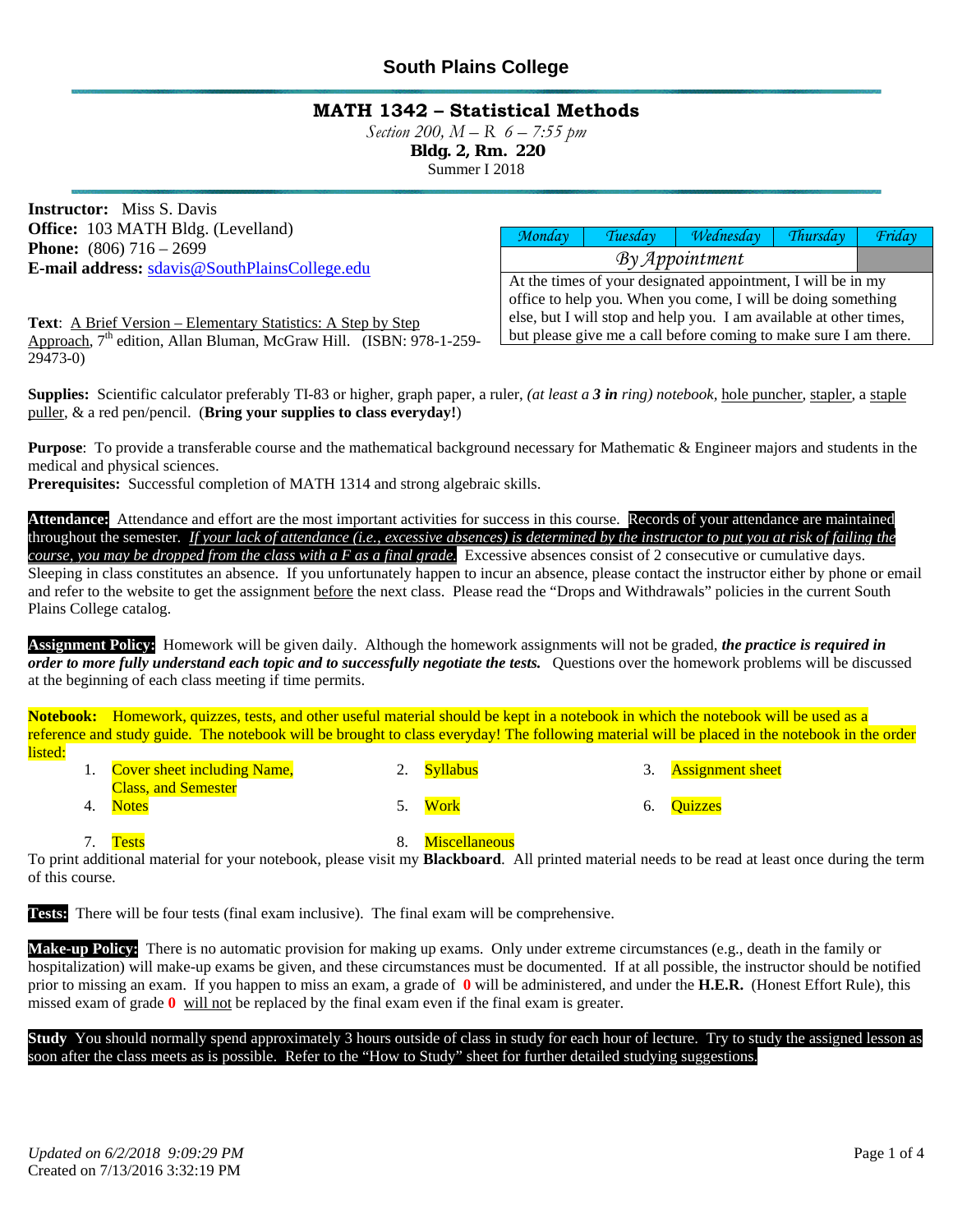#### **Grading Scale:**

$$
Avg = \frac{Test1 + Test2 + Test3 + Final}{4}
$$
 A: 90 and above D: 60 - 69  
B: 80 - 89 F: 59 or below  
C: 70 - 79

**Borderline Grades:** These grades will be evaluated with regard to attendance and mature conduct in class.

#### **Critical Dates:**

*June 25* **Last day to drop <b>Final Exam** 

- **Student Responsibilities:** 
	- Attend class and be aware of announcements made in class.
	- Work homework problems early enough to seek help if needed.

*July 4* Fourth of July *July 10 (6 – 8 pm, Tuesday)*

- Read and know the attendance policy.
- **\*\*Please,** *turn off cell phones and pagers during class!* **\*\***
- **No technologic devices such as cell phones, PDA's, etc. are to be used during tests or in-class quizzes.**
- **Do not dress for the beach.**
- **In addition to the No Food or Drink classroom policy, no tobacco products are to be consumed in class.**
- **You will obtain your final grade for the class through MySPC and CampusConnect.**

**Cell Phone Policy:** All students will, during each class period and for its duration, place and keep their cell phone, provided that they are at the present time in possession of said device, face-down in the right-hand corner and on the top surface of their desk. If a student's cell phone activates and/or the student engages in text messaging during class at anytime during the semester, the student, by the instructor's discretion, could be permanently dismissed from the class for the remainder of the semester. If a student's cell is activated during class and/or the student engages in text messaging determined by the instructor, and **the student chose not to place their phone on top of their desk as mentioned above** then the student will be dismissed from the class by the instructor permanently.

Academic Misconduct: Complete honesty is required from students in all facets of course work including homework assignments, tests, and the final exam. See the South Plains College Catalog for more detail.

**Sanctions for Cheating or Plagiarizing:** A grade of "F" in the course will be assigned to any student caught cheating or plagiarizing; additional sanctions may also be considered. Students are responsible for understanding the meanings of the words cheating and plagiarizing

**Questions:** I invite all your questions **except** the following:

- 1. I wasn't able to make it to class. Did I miss anything? (Yes.)
- 2. Is this going to be on the test? (Perhaps, not directly, but if the ideas were not important, I would not be discussing them in class.)
- 3. Do you have the test graded? (I normally have the tests graded by the next class day. However, there are times that I do not have them graded but I will have them graded as soon as I can.)

**Course Objectives:** Upon completion of this course and obtaining a passing grade, the student will have mastered at least 70% of the course objectives. The course objectives state that the student will be able to:

- 1. Recall from memory the meaning of the six trigonometric functions.
	- Hence, compute the values of the six trigonometric functions for key angles in all quadrants of the unit circle measured in both degrees and radian.
- 2. Be able to graph the six basic trigonometric functions and also variations and transformations of these functions.
- 3. Recall from memory numerous trigonometric, single and multi-angle identities and be able to use these identities to rearrange and manipulate trigonometric expressions.
	- Hence, prove trigonometric identities.
- 4. Be able to solve trigonometric equations giving the solutions both in degrees and radians.
- 5. Be able to solve right and oblique triangles.
- 6. Recall from memory the meaning of the six inverse trigonometric functions and their respective ranges.
- 7. Be able to find the solution the practical problems (applications) by making use of the expertise mentioned in objective  $1 6$ .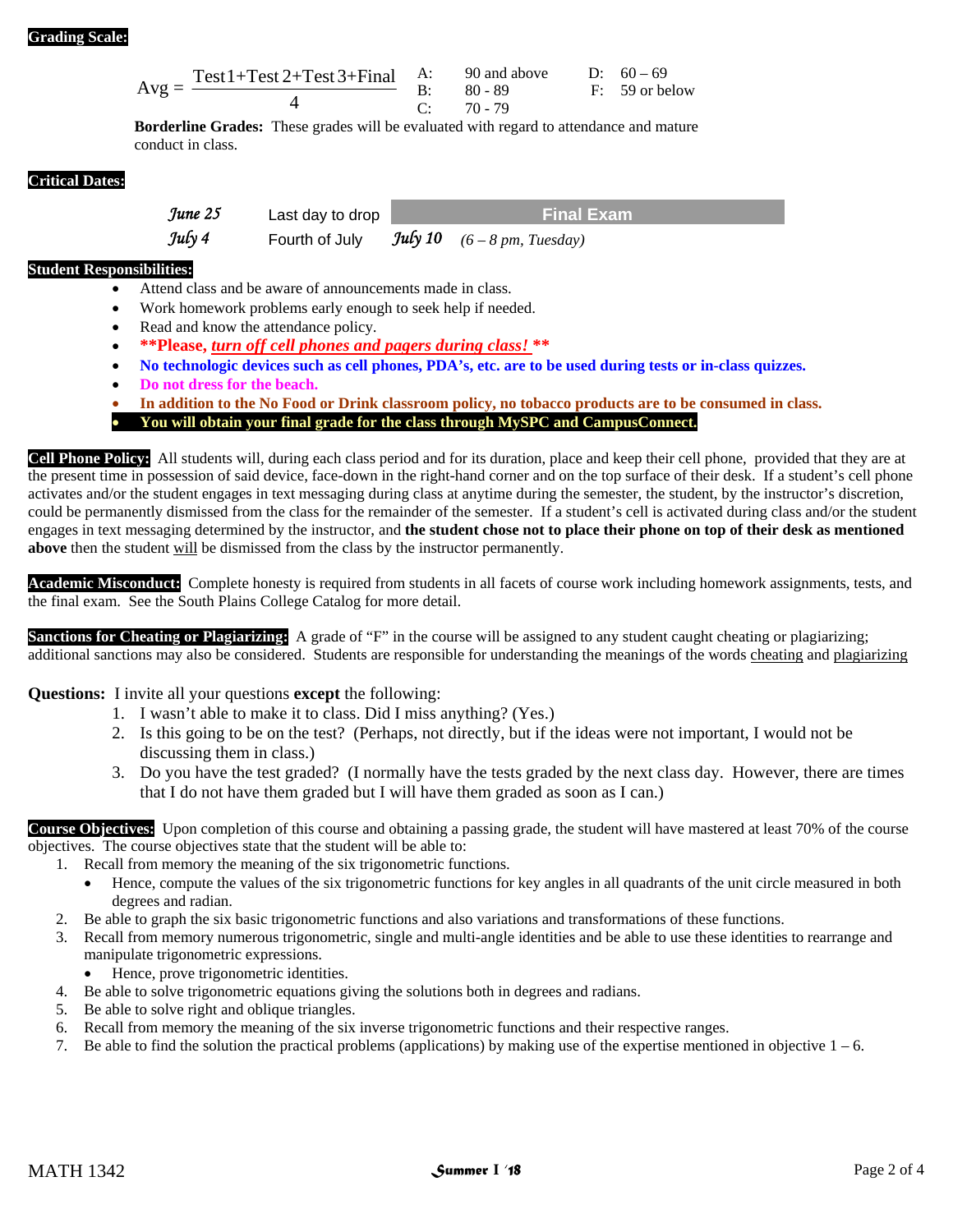**Diversity:** In this class, the teacher will establish and support an environment that values and nurtures individual and group differences and encourages engagement and interaction. Understanding and respecting multiple experiences and perspectives will serve to challenge and stimulate all of us to learn about others, about the larger world and about ourselves. By promoting diversity and intellectual exchange, we will not only mirror society as it is, but also model society as it should and can be.

**Disability Statement:** Students with disabilities, including but not limited to physical, psychiatric or learning disabilities, who wish to request accommodations in this class should notify the Special Services Office early in the semester so that the appropriate arrangements may be made. In accordance with federal law, a student requesting accommodations must provide acceptable documentation of his/her disability to the Special Services Coordinator. For more information, call or visit the Special Services Office in the Student Services Building, 894-9611 ext. 2529.

| <b>Course Outline</b><br>This schedule is tentative and subject to change. Changes will be announced in class.                                                                       |                                                                                                                                        |                                                                                                                                               |                                                                                                                               |  |  |  |  |  |
|--------------------------------------------------------------------------------------------------------------------------------------------------------------------------------------|----------------------------------------------------------------------------------------------------------------------------------------|-----------------------------------------------------------------------------------------------------------------------------------------------|-------------------------------------------------------------------------------------------------------------------------------|--|--|--|--|--|
| <b>Monday</b>                                                                                                                                                                        | <b>Tuesday</b>                                                                                                                         | Wednesday                                                                                                                                     | <b>Thursday</b>                                                                                                               |  |  |  |  |  |
| $04 - June$<br>Chapter 1<br>The Nature (Definitions)<br>2.1 Organizing Data                                                                                                          | 05 - June<br>2.2 Histograms, Frequency<br>Polygons, & Ogives<br>2.3 Other Types of Graphs<br>2.4 Paired Data & Scatter<br>Plots        | 06 - June<br>3.1 Measures of Central<br>Tendency<br>3.2 Measures of Variation<br>3.3 Measures of Position<br>3.4 Exploratory Data<br>Analysis | 07 - June<br>10.1 Correlation<br>10.2Regression<br>10.3Coefficient of<br>Determination &<br>Standard Error of the<br>Estimate |  |  |  |  |  |
| $11 -$ June<br>4.1 Sample Spaces &<br>Probability<br>4.2 Addition Rules for<br>Probability                                                                                           | 12 - June<br>4.3 Multiplication Rules &<br><b>Conditional Probability</b>                                                              | <b>13 - June</b><br><b>TEST #1</b><br>(Ch. 2, 3, & 10)                                                                                        | 14 - June<br>4.3 Contd. Multiplication<br>Rules & Conditional<br>Probability                                                  |  |  |  |  |  |
| 18 - June<br>4.4 Counting Rules<br>4.5 Probability & Counting<br>Rules                                                                                                               | 19 - June<br>5.1 Probability Distributions<br>5.2 Mean, Variance,<br>Standard Deviation, &<br>Expectation<br>5.3 Binomial Distribution | 20 - June<br>6.1 Normal Distributions<br>6.2 Applications of Normal<br><b>Distributions</b><br>6.3 Central Limit Theorem                      | 21 - June<br>TEST <sub>#2</sub><br>(Ch. 4 & 5)                                                                                |  |  |  |  |  |
| <b>LDTD</b><br>$25 - June$<br>7.1 Confidence Intervals for<br>the Mean when sigma is<br>Known (Z-test)<br>7.2 Confidence Intervals for<br>the Mean when sigma is<br>Unknown (T-test) | 26 - June<br>7.3 Confidence Intervals &<br>Samples Size for<br>Proportions                                                             | 27 - June<br>8.1 Steps in<br>HypothesisTesting-<br><b>Traditional Method</b><br>8.2 $z$ –Test for a Mean                                      | 28 - June<br>TEST <sub>#3</sub>                                                                                               |  |  |  |  |  |
| $02 - July$<br>8.3 $t$ –Test for a Mean<br>8.4 $z$ – Test for Proportion                                                                                                             | 03 - July<br>9.1 Testing the Difference<br>Between Two Means-<br>Using the $z$ – Test                                                  | $04 - July$<br><b>No school - Holiday</b>                                                                                                     | 05 - July<br>9.2 Testing the Difference<br>Between Two Means of<br>Independent Samples -<br>Using the $t$ – Test              |  |  |  |  |  |
| 09 - July<br>Review                                                                                                                                                                  | $10 - July$<br><b>FINAL EXAM</b><br>$(6 - 8p)$                                                                                         |                                                                                                                                               |                                                                                                                               |  |  |  |  |  |